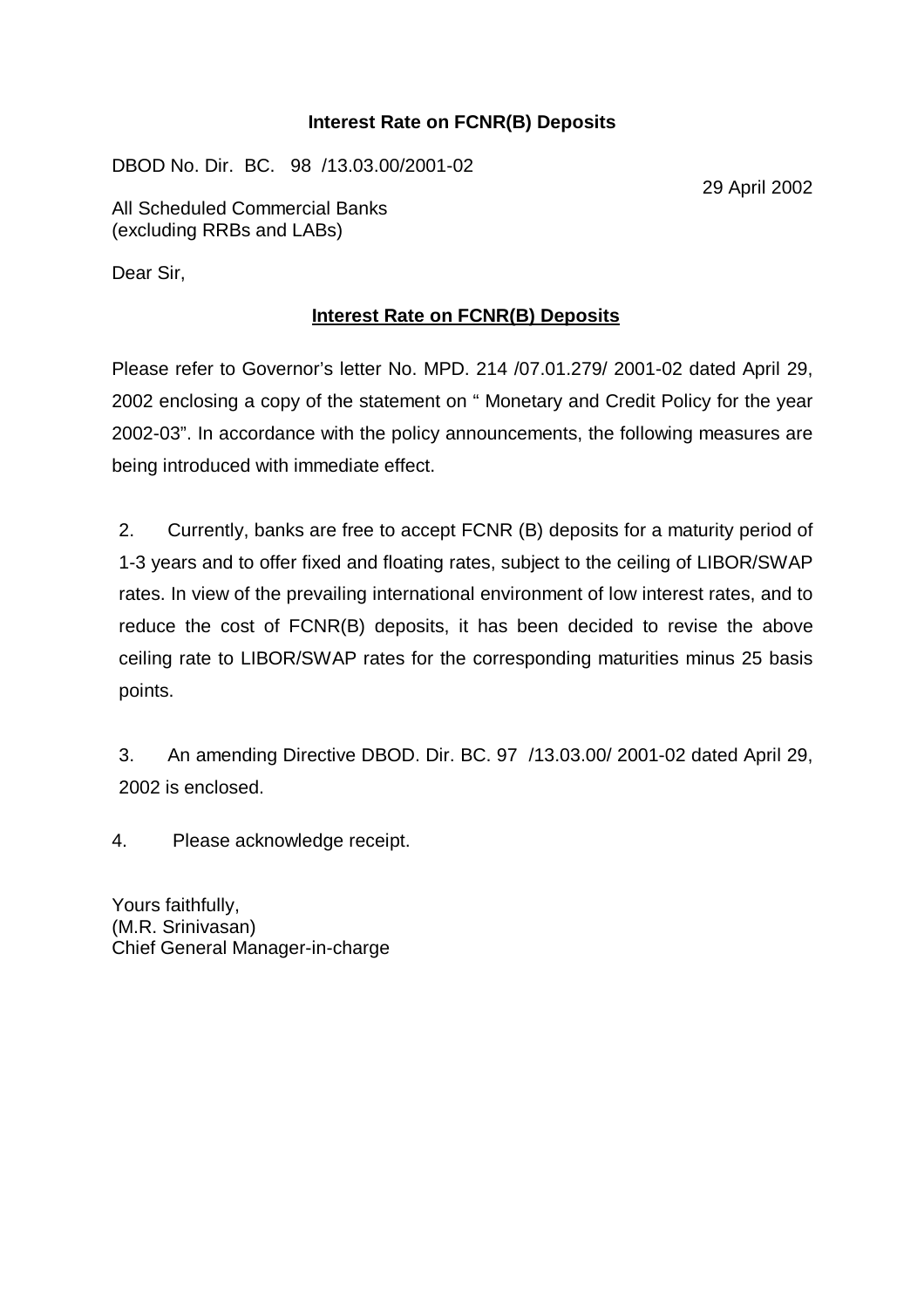DBOD No. Dir. BC. 96 /13.03.00/2001-02

29 April 2002

All Scheduled Commercial Banks (excluding RRBs and LABs)

Dear Sir,

## *Issue of Certificates of Deposit (CD) in dematerialized form*

Please refer to Governor's letter No. MPD. 214 /07.01.279/ 2001-02 dated April 29, 2002 enclosing a copy of the statement on " Monetary and Credit Policy for the year 2002-03" . In accordance with the policy announcements, the following measures are being introduced with immediate effect.

2. The Reserve Bank of India has issued guidelines for Commercial Paper (CP) in consultation with the market players including the standard procedures and documentation to be followed by the participants in the Commercial Paper(CP) market. In April 2001, instructions were issued to banks and FIs that they should make investments and hold CPs only in the dematerialised form without prejudice to the Provisions of Depositories Act 1996 and convert existing outstandings also into demat form by October 31, 2001. It has now been decided that standard procedures and guidelines for issuing Certificates of Deposit (CDs) may also be prepared for the benefit of issuers of CDs. Accordingly, Fixed Income Money Market and Derivatives Association (FIMMDA) has prepared the guidelines and documentation procedures in consultation with market participants, depositories and RBI. Pending release of final guidelines and as a further step towards transparency, it has been decided that: with effect from June 30, 2002, banks and FIs should issue CDs only in the dematerialised form. The existing outstandings of CDs shall be converted into the dematerialised form by October 31, 2002.

3. Please acknowledge receipt

Yours faithfully, (M.R. Srinivasan) Chief General Manager-in-charge